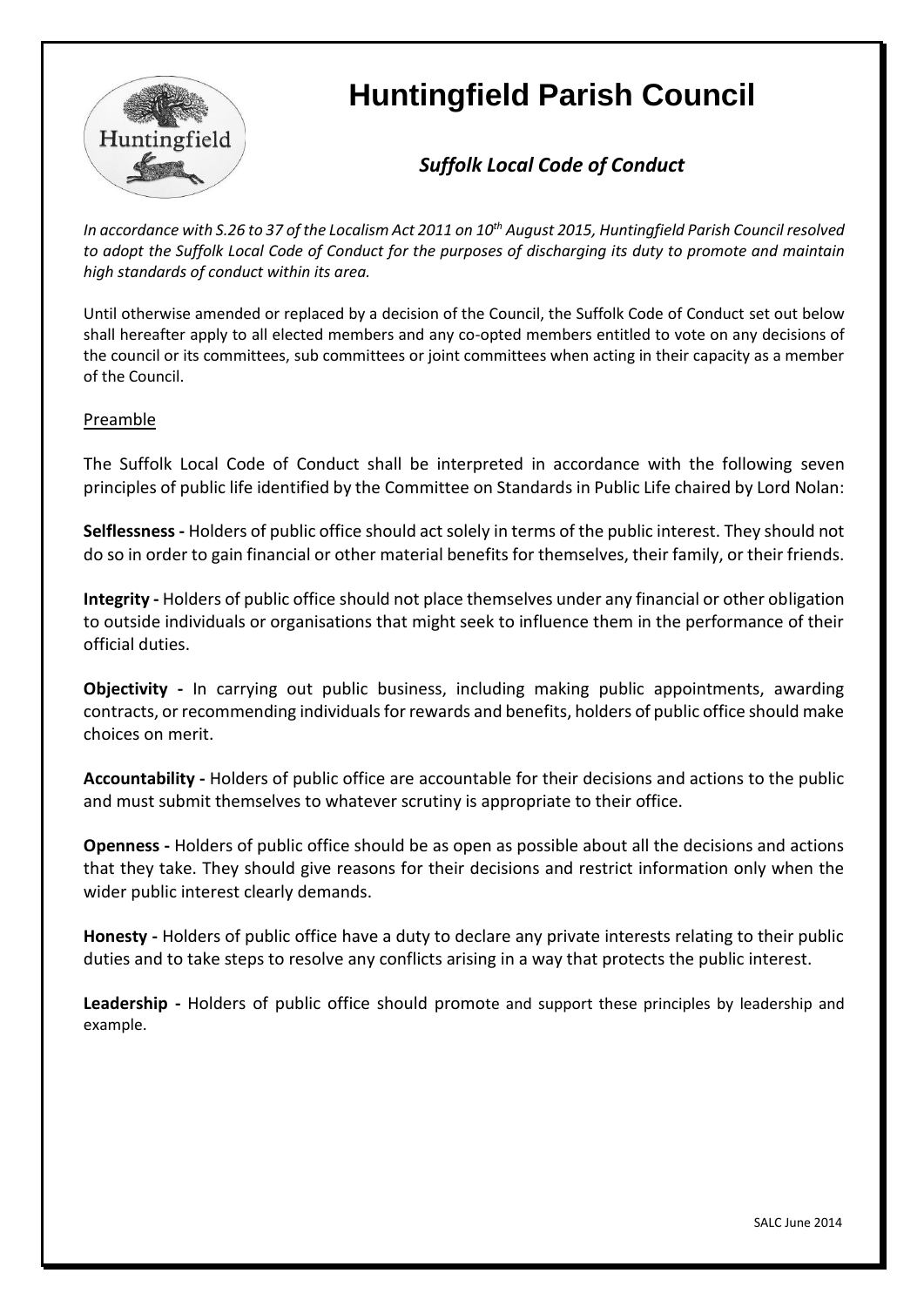# **CODE OF CONDUCT APPLICABLE TO PARISH & TOWN COUNCILLORS IN SUFFOLK**

- 1. You must treat others with respect.
- 2. You must not :-
	- (1) do anything which may cause your authority to breach any of the Council's duties under the Equality Act 2010
	- (2) bully any person;
	- (3) intimidate or attempt to intimidate any person who is or is likely to be-
		- (a) a complainant,
			- (b) a witness, or
			- (c) involved in the administration of any investigation or proceedings, in relation to an allegation that a member (including yourself) has failed to comply with his or her authority's code of conduct; or
	- (4) do anything which compromises or is likely to compromise the impartiality of those who work for, or on behalf of, your council.
- 3. You must not :-
	- (1) disclose information given to you in confidence by anyone, or information acquired by you which you believe, or ought reasonably to be aware, is of a confidential nature, except where—
		- (a) you have the consent of a person authorised to give it;
		- (b) you are required by law to do so;
		- (c) the disclosure is made to a third party for the purpose of obtaining professional advice provided that the third party agrees not to disclose the information to any other person; or
		- (d) the disclosure is reasonable, in the public interest, made in good faith and in compliance with the reasonable requirements of the authority; or
	- (2) prevent another person from gaining access to information to which that person is entitled by law
- 4. You must not conduct yourself in a manner which could reasonably be regarded as bringing your office or authority into disrepute.
- 5. You :-
	- (1) must not use or attempt to use your position as a member improperly to confer on or secure for yourself or any other person, an advantage or disadvantage; and
	- (2) must, when using or authorising the use by others of the resources of your authority—
		- (a) act in accordance with your authority's reasonable requirements;
		- (b) ensure that such resources are not used improperly for political purposes (including party political purposes); and
	- (3) must have regard to any applicable Local Authority Code of Publicity made under the Local Government Act 1986.
- 6.1 When reaching decisions on any matter you must have regard to any relevant advice provided to you by :-
	- (a) your council's chief finance officer; or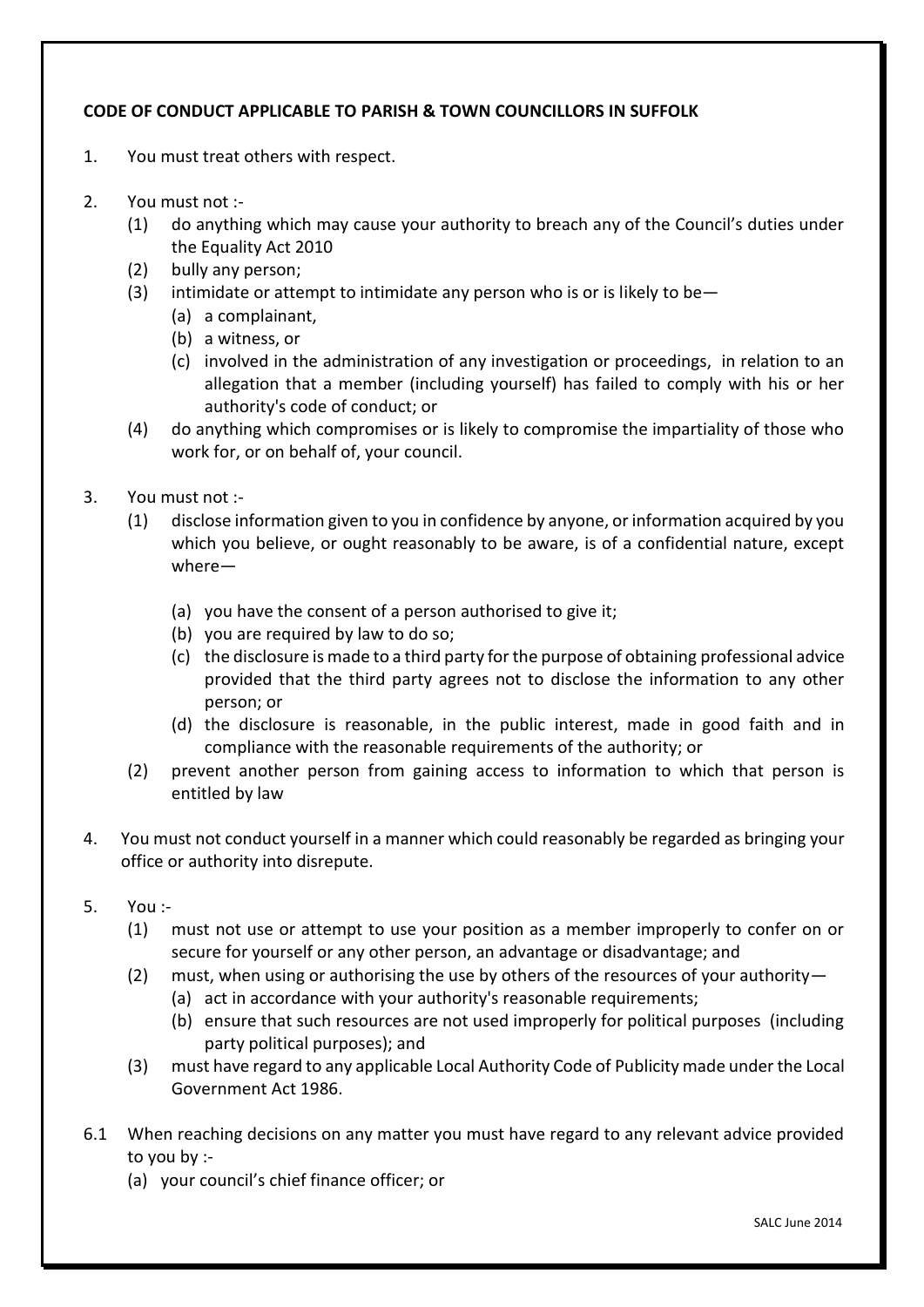- (b) your council's monitoring officer,
- (c) your council's head of paid service; or
- (d) any other officer,

where that officer is acting pursuant to his or her statutory duties.

6.2 You must give reasons for all decisions in accordance with any statutory requirements and any reasonable additional requirements imposed by your authority.

# **7. Registration of interests**

- 7.1. You must register within 28 days of becoming a member of the Council (and notify the relevant Monitoring Officer of any changes within 28 days) any Disclosable Pecuniary Interests (DPIs) you have for publication in the Register of Members' Interests. (See Appendix)
- 7.2. You may not at any time discharge any function or participate in any Council business or discussions, or vote on any issues that relate to or concern any of your DPIs where you are aware that you have a relevant DPI. You may not remain in the chamber or meeting room or in the public gallery when any matter that relates to any of your DPI is under discussion or debate unless you have requested a dispensation in writing to the Proper Officer as soon as possible before the meeting, or failing that, at the start of the meeting for which the dispensation is required, and a written dispensation has been granted by the Council (or Committee or Proper Officer where council has delegated the function).
- 7.3. You must register within 28 days of becoming a member of the Council (and notify the relevant Monitoring Officer of any changes within 28 days) any Local Non-Pecuniary Interests (LNPIs) set out in Part 2 to Appendix A to this code, but you may participate in any discussions or debates relating to or concerning any of your LNPIs after the date of registration.
- 7.4. You must declare any DPIs or LNPIs to a meeting where business is relevant to those interests, including those interests that are already registered with the relevant Monitoring Officer or where registration is pending.
- 7.5. You must register, within 28 days, any gifts and hospitality of £25 or more received by you in accordance with the instructions issued within your Council by the relevant Monitoring Officer.
- 7.6. The Council's Register of Interests will be available for inspection at the relevant District/Borough Council offices by prior arrangement during normal office hours, and will be published on that Council's website.

#### **8. Sensitive Interests**

You may also apply to the relevant Monitoring officer for non-publication of the full details of any of your DPIs or LNPIs where you reasonably believe that publication of the details of a particular DPI or LNPI could result in your being subjected to violence or intimidation. In considering such applications the relevant Monitoring Officer shall have regard to any representations made by you in determining whether he or she considers the relevant DPI or LNPI should be treated as a Sensitive Interest and excluded from the published version of the Register of Members' Interests.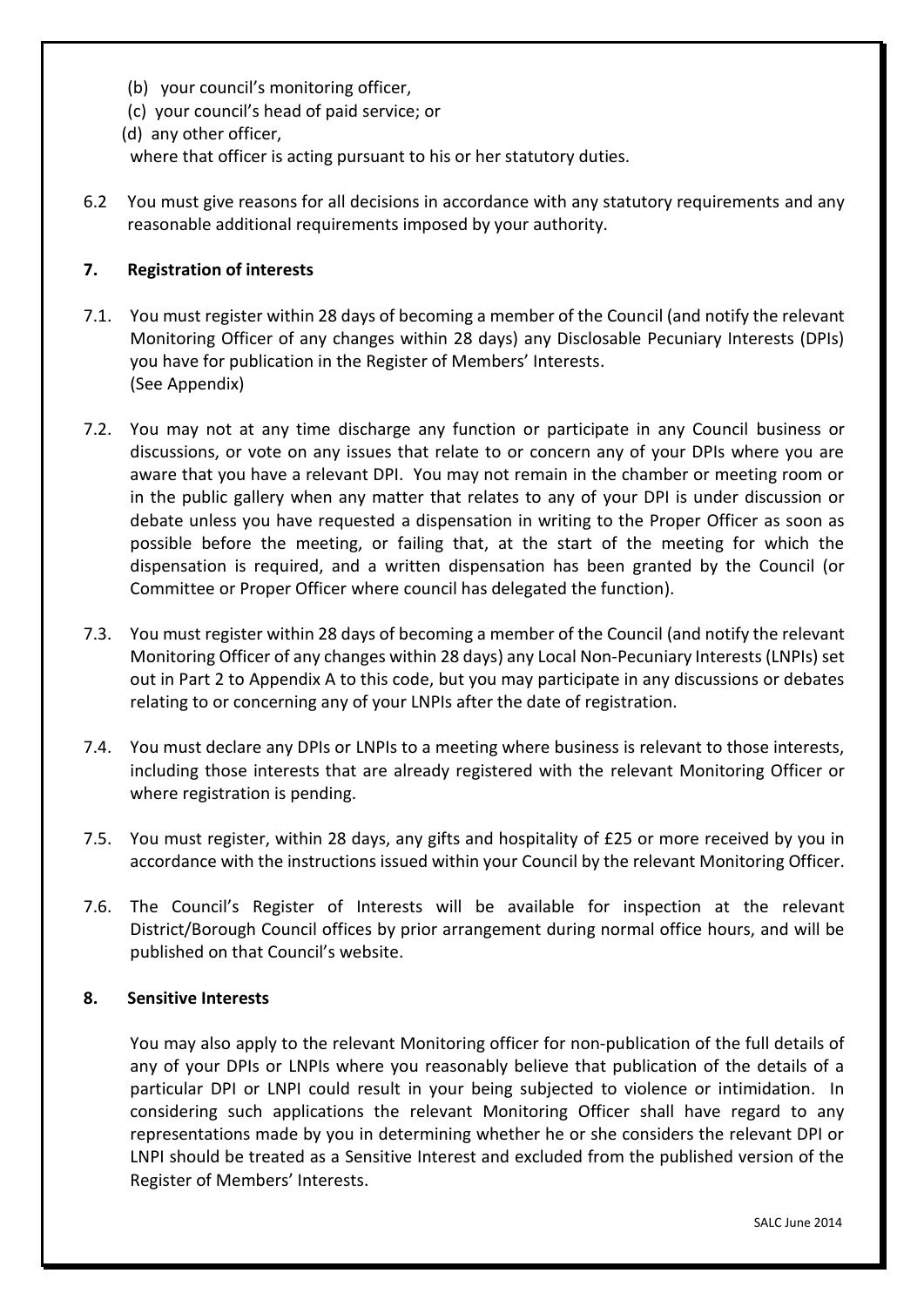#### **Appendix**

# **Part 1**

# **Description of categories of Disclosable Pecuniary Interests**

You have a Disclosable Pecuniary Interest in any business of the Council if it is of a description set out in 1-7 below and is either:

- (a) An interest of yours
- (b) An interest of your spouse or civil partner

(c) An interest of a person with whom you are living as husband and wife or as civil partners And, in the case of paragraphs (b) and (c), you are aware they have the interest.

In these descriptions the term 'relevant person' is used to mean you as a member and any such person as set out in paragraphs (b) and (c).

- 1. Any employment, office, trade, profession or vocation carried on for profit or gain.
- 2. Any payment or provision of any other financial benefit (other than from the Council) made or provided within the relevant period in respect of any expenses incurred in carrying out your duties as a member, or towards your election expenses. This includes any payment or financial benefit from a trade union within the meaning of the Trade Union and Labour Relations (Consolidation) Act 1992.
- 3. Any beneficial interest in securities of a body where
	- (1) that body (to your knowledge) has a place of business or land in the area of the Council, and
	- (2) either:
		- (a) the total nominal value of the securities exceeds £25,000 or one hundredth of the total issued share capital of that body; or
		- (b) if the share capital of that body is of more than one class, the total nominal value of the shares of any one class in which the relevant persons has beneficial interest exceeds one hundredth of the total issued share capital of that class.
- 4. Any contract which is made between the relevant person, or a body in which they have a beneficial interest, and the Council-
	- (1) under which goods or services are to be provided or works are to be executed; and
	- (2) which has not been fully discharged.
- 5. Any beneficial interest in any land in the Council's area.
- 6. Any tenancy where to your knowledge (a) the landlord is the Council and (b) the tenant is a body in which a relevant person has a beneficial interest.
- 7. Any licence (alone or jointly with others) to occupy land in the Council's area for a month or longer.